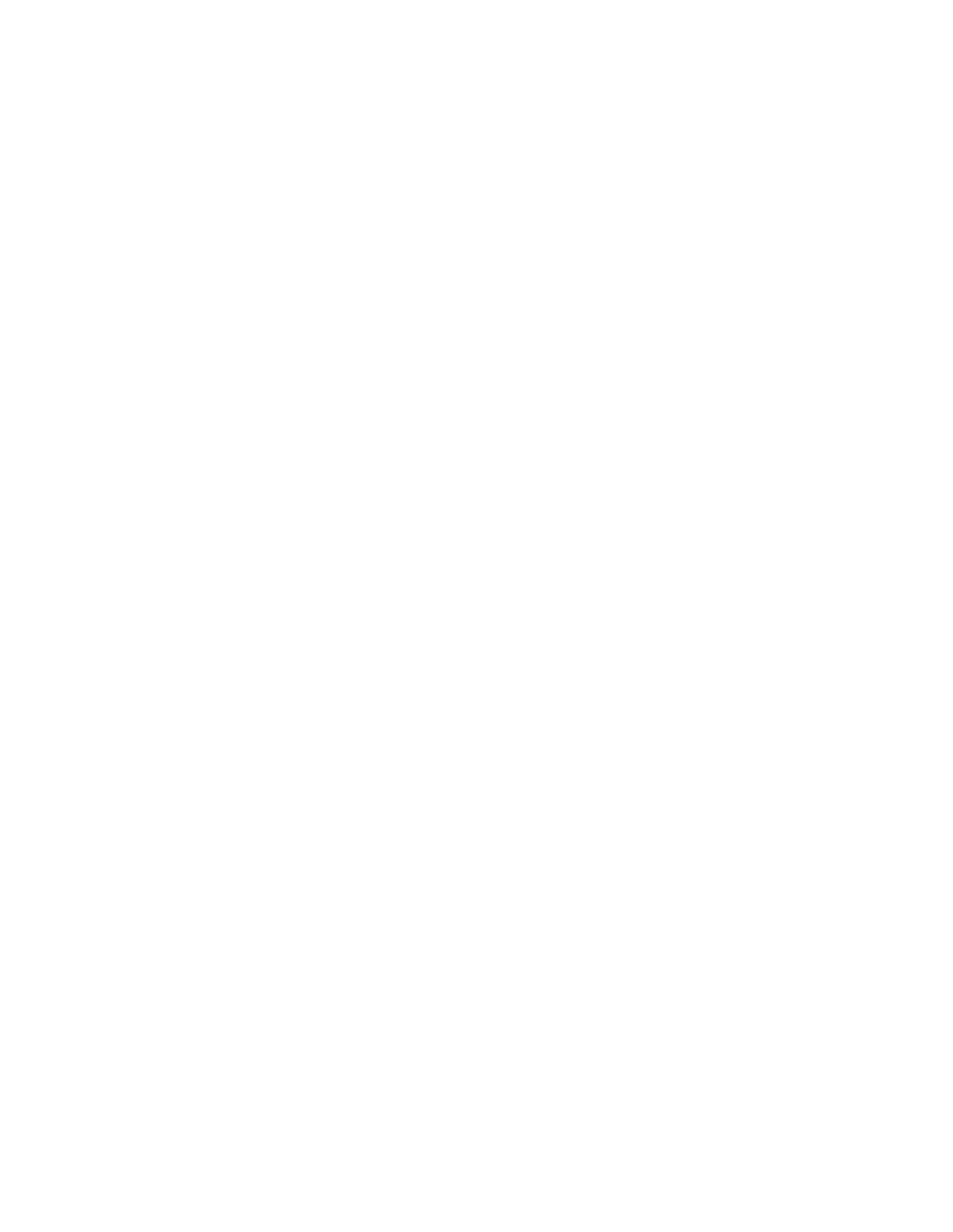# **TABLE OF CONTENTS**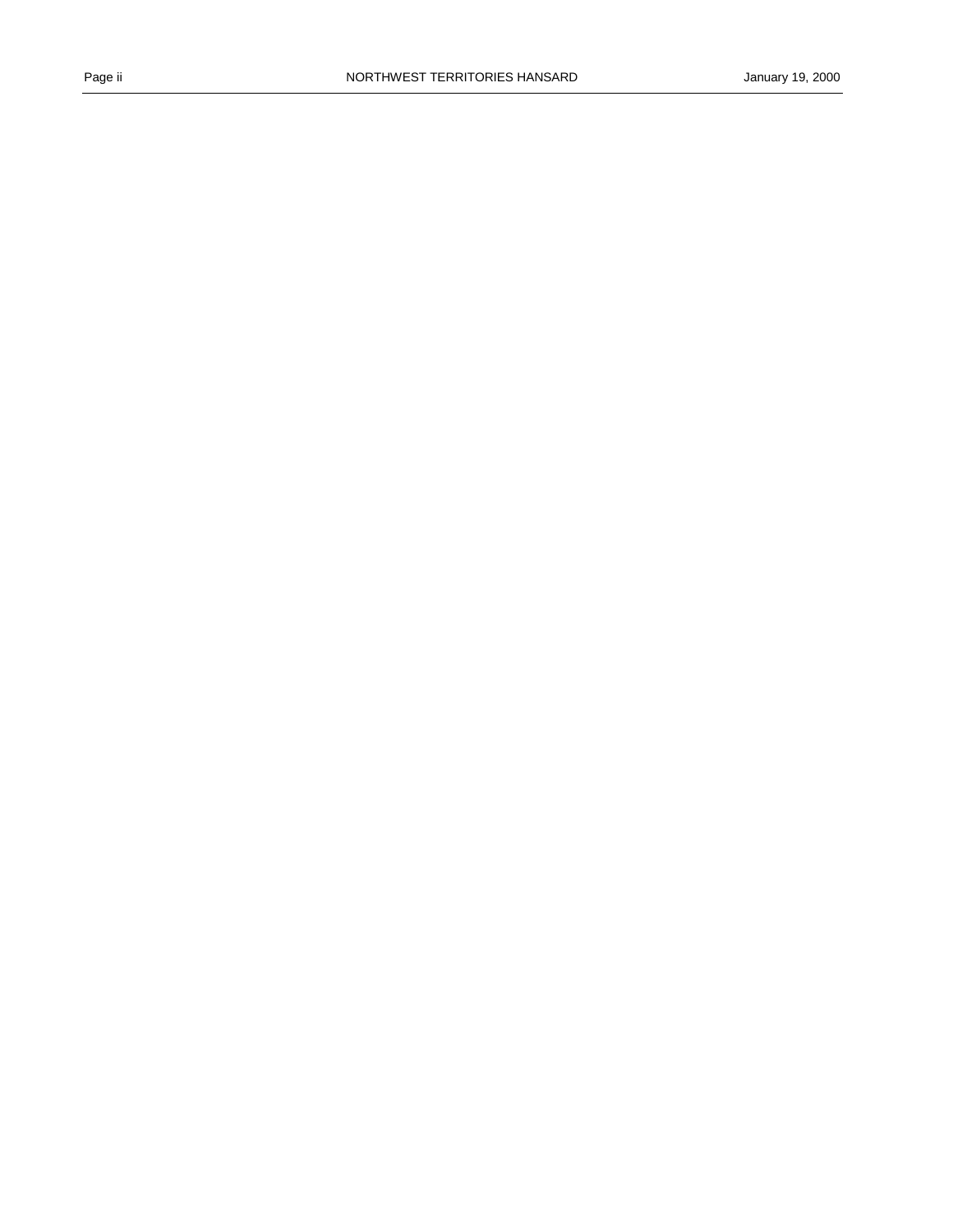# **YELLOWKNIFE, NORTHWEST TERRITORIES**

### **JANUARY 19, 2000**

# **MEMBERS PRESENT**

<span id="page-4-0"></span>Honourable Roger Allen, Honourable Jim Antoine, Mr. Bell, Mr. Braden, Mr. Delorey, Mr. Dent, Honourable Jane Groenewegen, Honourable Stephen Kakfwi, Mr. Krutko, Mr. Lafferty, Ms. Lee, Mr. McLeod, Mr. Miltenberger, Mr. Nitah, Honourable Jake Ootes, Mr. Roland, Honourable Vince Steen, Honourable Tony Whitford.

# **ITEM 1: PRAYER**

**BISHOP CROTEAU:** Dear friends, allow me to open the Bible at the Book of Kings. I would like to take you to the land of Israel, at the moment when young Solomon is called upon to replace his father David as King of Israel. He is just a young man without experience.

One night during his sleep, he had a dream. He heard Yahweh say to him, and I quote:

> "Ask what you would like me to give you.", and Solomon replied; "Now, Yahweh, my God, You have made me Your servant king in succession to David, my father. But I am a very young man, unskilled in leadership. Your servant finds himself in the midst of this people of Yours that You have chosen. Give Your servant a heart to understand how to discern between good and evil. For who could govern this people of Yours that is so great?"

And then, the Bible says, Yahweh was pleased that Solomon should have asked for this. He responds in kind;

> "Since you have asked for this and not for a long life for yourself, or riches or the lives of your enemies, but have asked for a discerning judgement for yourself, here and now I do what you ask. I give you a heart wise and shrewd, as none before you has had and none will have after you. What you have not asked for, I shall give you too: such riches and glory as no other King has ever had. And I will give you a long life if you follow My ways, keeping My laws and commandments."

To the elected Members of the  $14<sup>th</sup>$  Legislative Assembly, I can assure you that if your feelings or dispositions are the same as Solomon's at the beginning of his reign, God will give you the same blessing He gave Solomon.

I would like to put those blessings in a more concrete way. I have prepared a blessing called the Irish Blessing. I have made a copy for each of you to take to your office so when you have good days, you can look at the blessing and stay humble. When you have bad days, you can look at the blessing and stay hopeful.

This is the blessing I would like to offer the Members of the  $14<sup>th</sup>$ Legislative Assembly.

May you have enough love for each other to keep you one, enough happiness to keep you gentle, enough trust to keep you open, enough trials to keep you strong, enough sorrow to keep you happy, enough failure to keep you humble, enough success to keep you eager, enough friends to give you comfort, enough wealth to meet your needs, enough enthusiasm to look forward, enough faith to banish depression, enough determination to make each day better than yesterday, and may the blessing of our God be upon you today and all the days of your life. Amen.

-- Drumming

**CLERK OF THE HOUSE (Mr. David Hamilton):** Please be seated. I now ask the Inuvialuit Drummers and Dancers to come forward and perform a celebration song.

- -- Drumming and Singing
- -- Applause

**CLERK OF THE HOUSE (Mr. David Hamilton):** It is my duty to inform the House the Commissioner of the Northwest Territories, the Honourable Dan Marion, is not prepared to address the Assembly until a Speaker has been elected.

I will now call for a motion to elect the Speaker. The honourable Member for Mackenzie Delta, Mr. Krutko.

## **ELECTION OF SPEAKER**

## **Motion 1-14(1): Election of Speaker (Carried)**

**MR. KRUTKO:** I MOVE, seconded by the honourable Member for Hay River South that Tony Whitford, of the electoral district of Kam Lake, take the Chair of the House as Speaker.

**CLERK OF THE HOUSE (Mr. David Hamilton):** Thank you. Are there any further motions? There being no further motions, I declare the Member for Kam Lake, Mr. Tony Whitford, has been elected Speaker of the House.

I would request the mover and seconder of the motion to escort the Speaker to the Chair.

-- Applause

## **REMARKS OF SPEAKER**

**MR. SPEAKER (Hon. Tony Whitford):** Bonjour, madames et monsieurs, et bienvenue a les Assemblée du Territories Nord-Oust. Honourable colleagues, I wish to express my gratitude for the confidence you have demonstrated by choosing me as your Speaker.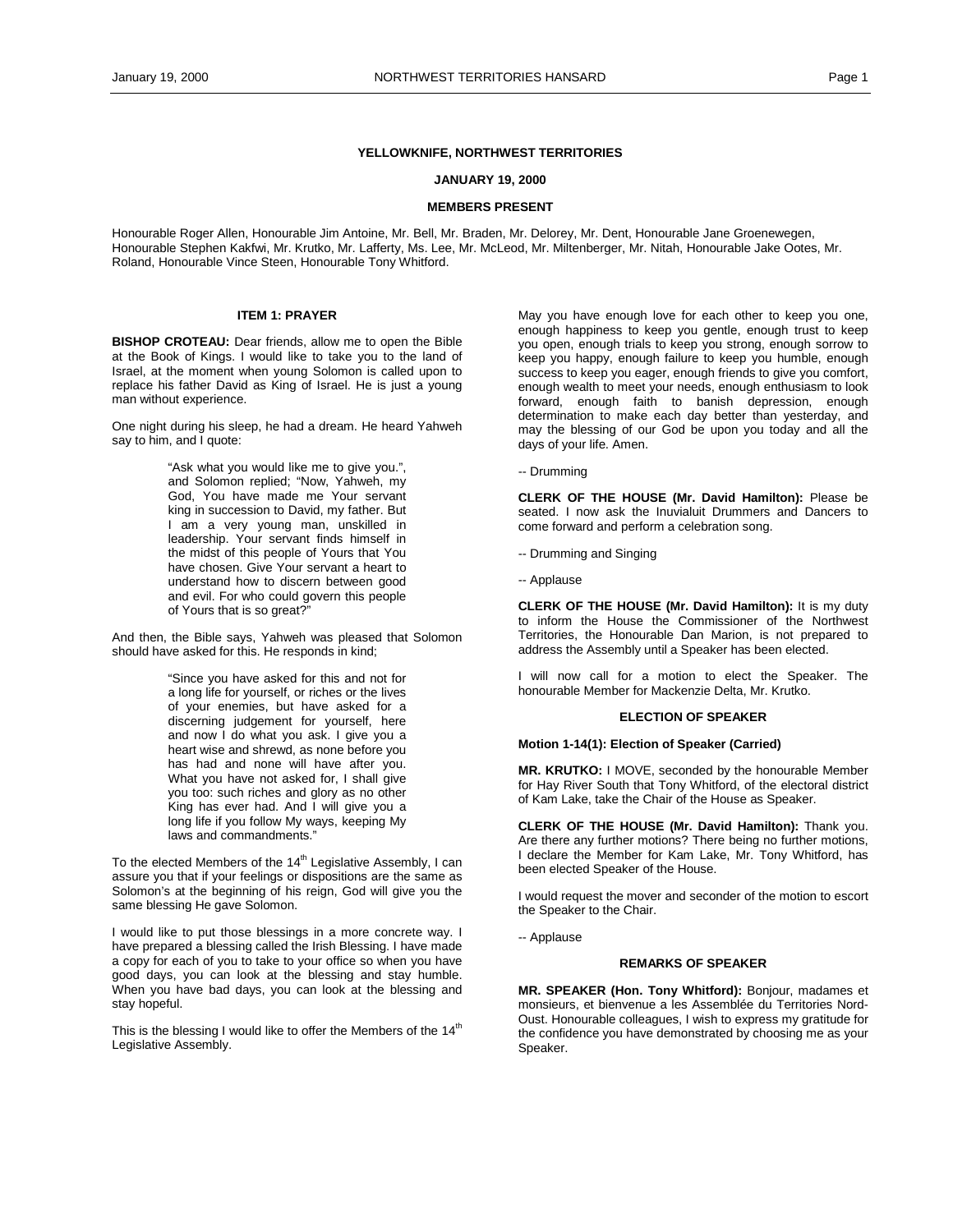<span id="page-5-0"></span>It is with a great deal of pride and humility that I accept the honour of being your Speaker for this, the  $14<sup>m</sup>$  Legislative Assembly of the Northwest Territories.

My first obligation is to give you my commitment. My commitment to ensure the rights and privileges of all Members will be upheld, and that you are each able to discharge your duties. The most important and fundamental right is the freedom of speech in your debates, and freedom from interference in carrying out your duties.

I assure you I will do my best to ensure those fundamental rights are upheld, as well as all of the other rules and procedures this House has adopted. At this time, I would like to acknowledge the efforts and steady hand of my predecessor, Mr. Sam Gargan, who has set a high standard for me to follow.

I am sure you will all join me in extending our thanks to Mr. Gargan for the 16 years of dedicated efforts and services he has given his constituents, and particularly for the admirable performance of his duties as Speaker within these Chambers.

## -- Applause

On a personal note, I would like to take this time to thank the constituents of Kam Lake who were the first to place their trust in me by electing me and who even now, I am confident, will support me in my new responsibilities. I want to assure them my accepting the position of Speaker will in no way diminish my efforts to serve each and every one of them to the best of my ability.

I would be remiss if I did not mention the people most important to all of us, our families. Our wives, husbands, partners and children. We must all strive to strike that elusive balance between our work and our families.

To my wife Elaine, and our three sons, Warren, Blair and Ian, and to my mother Emilie, I am thankful from the bottom of my heart. Without their guidance and support I could not have accomplished what I have and continue to have in my political career. I would not be sitting here before you today.

On the first sitting day of the 14<sup>th</sup> Legislative Assembly, I wish to ask all Members to pause and reflect on the tasks before us. We are a new and vibrant Territory entering a new century and a new millennium. We are fortunate to be here as the chosen representatives of our constituents. It is an honour that is bestowed on so few people.

As a Legislature, we are facing many critical decisions in the days and years ahead. Like all decisions made in this House, getting to those decisions sometimes leads us into adversarial situations. However, we must remember to always treat each other with respect, dignity, compassion and understanding.

On your behalf, I would like to thank Bishop Croteau for being our Chaplain today. It is always a pleasure to have you with us.

I would also like to acknowledge the fine performance of the Dettah Drummers and the St. Patrick's Choir, led by Ms. Hunter. It was also a treat to have the Inuvialuit Drummers from the Delta perform on the Chamber floor. This is a first for us, and an inspiration for us all to celebrate our new Assembly in the new millennium. Thank you to all.

In conclusion, my ability to preside over this House ultimately rests in your hands. I will continue to be inspired by the trust and confidence you have placed on me today. Thank you very much.

# -- Applause

Mr. Clerk, will you ascertain if his Honour, the Commissioner, is prepared to enter the Chamber and address the Legislative Assembly?

-- Singing of National Anthem

#### **ITEM 2: OPENING ADDRESS BY COMMISSIONER**

**COMMISSIONER OF THE NORTHWEST TERRITORIES (Hon. Dan Marion):** Thank you, Mr. Speaker. Please be seated. Mr. Speaker, Members of the Legislative Assembly, I am pleased to welcome you to this First Session of the 14<sup>th</sup> Legislative Assembly.

I extend warm greetings to the returning Members and to the new faces that I see around the Chamber today. I welcome the guests in the public gallery and people watching on television.

First of all, I would like to congratulate Mr. Tony Whitford on his election as Speaker. The Members of this Assembly have chosen well in selecting a person of your good judgement for this vital position.

Before I go any further, I would like to reflect on the very significant New Year's Day that has just passed. On January 1, we crossed into a new millennium. This date brought with it the optimism not only of a new year, but also of a new century. It also brought fears that computer technology could break down and cause an emergency.

As we all know, there were no problems here in the North, and that is due to the hard work of many different people. I would like to recognize, on behalf of all the citizens of the Northwest Territories, the efforts of the Department of National Defence, the RCMP, government staff, private business and volunteers who dealt with this situation. These people worked through the year to prevent any problems and were on duty over New Year's in case anything did go wrong. Many of them – particularly the military, police and some government employees – gave up their holidays to do this. In the words of our national anthem, which we heard so eloquently, they stood on guard for our safety and I thank them on behalf of all of us here in the Northwest Territories.

I am pleased to report that I recently visited the Sahtu region and I am grateful to the MLA Stephen Kakfwi, and his staff for their assistance. On that tour, six more people received the Commissioner's Award for Public Service.

Charlie Barnaby of Fort Good Hope was the longest-serving chief in the Mackenzie Valley. He remains dedicated to preserving his people's language and culture and to passing traditions on to young people. He is a very strong traditionalist.

Wilfred Jackson started the Hunters and Trappers Association in Fort Good Hope twenty years ago, and he is still working at it. He has also worked with young offenders, teaching them land skills.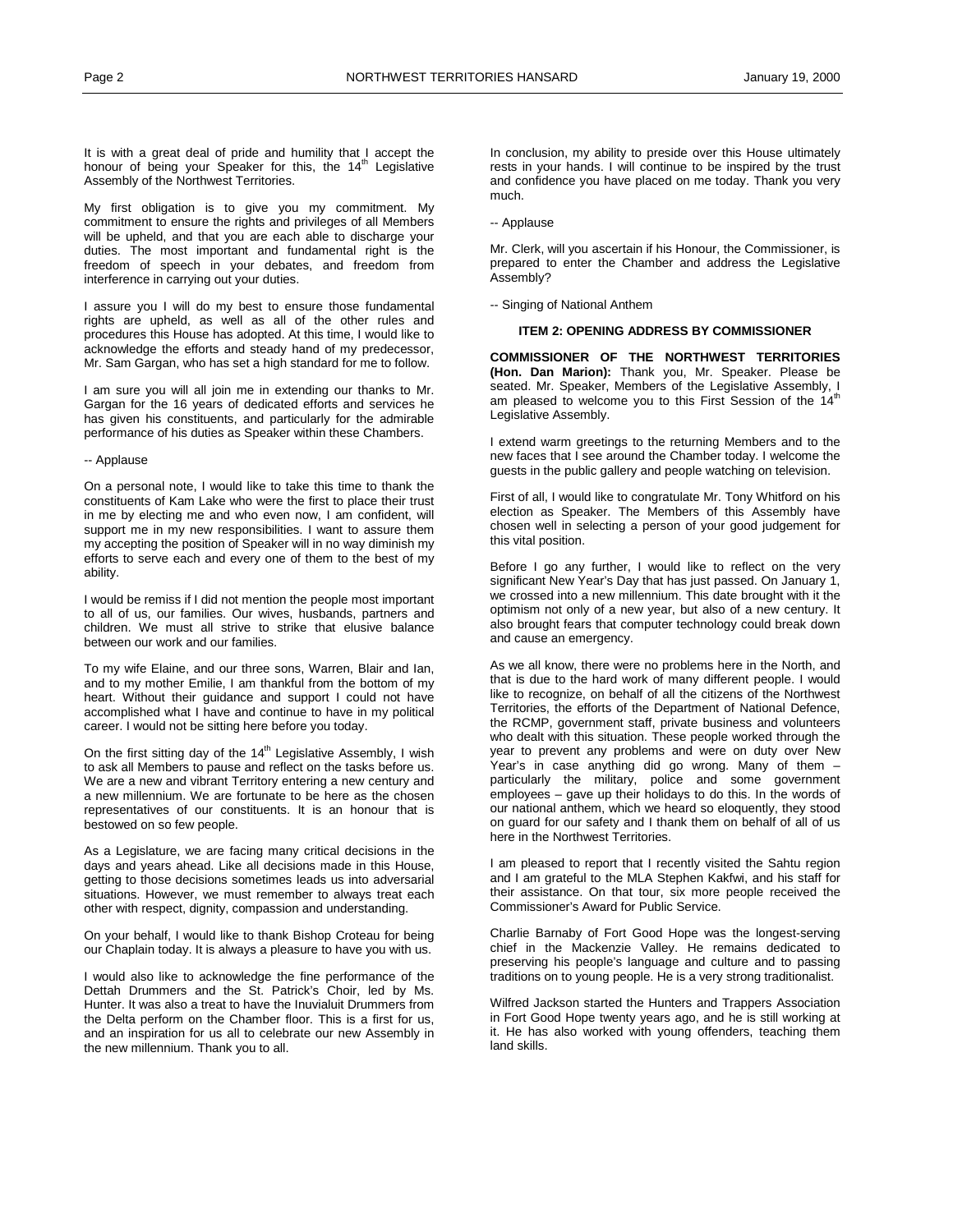<span id="page-6-0"></span>Paul Baton of Deline still runs his own fishing boat at the age of 83 and takes great pleasure in sharing his skills and knowledge with others. He has served as chief in both Tulita and Deline.

Isadore Yukon of Deline has served his community as chief and as mayor. He worked as a river pilot on the Great Bear and Mackenzie Rivers. He has also received the Order of Canada for his contributions to life in his community.

The late Paul Wright of Tulita was a very strong advocate of preserving Dene legends and oral history. Wherever he went, he shared his stories and the music of the drum. He served as chief from 1981-88. Paul received this award in his home, surrounded by his friends. I was very happy that I had a chance to see him before he passed away. It was a great loss not only to his community but to the Northwest Territories as a whole.

Monica Loomis came to Norman Wells as a nurse in 1960. She and her husband now run their own business, but it is not unusual for Monica to drop everything to help someone in need. She also provides counseling as a lay minister in Norman Wells.

I also had the pleasure of presenting the Commissioner's Award for Bravery to Michel Lafferty of Fort Good Hope. Michel saved the life of his sister-in-law, Lucy Ann, when their snowmobile went through the ice on the Hume River and they fell into the water. Michel pulled Lucy Ann from the river and, although they were both freezing, kept her walking towards home until help arrived.

When I reflect on these people and others I have met during my time as Commissioner, I am again reminded of our national anthem. When I look about, I see the "true north, strong and free." This spirit is in all the award recipients as well as all people who are committed and work tirelessly for their community.

The Northwest Territories is a great place, full of hardworking, creative, caring people. We stand now at the beginning of an important new era in our history. This is the first Legislative Assembly since the creation of two new territories last year.

Each of the Members of this Assembly has the responsibility of representing their constituents and of ensuring the government does its best to serve the people of the Northwest Territories. In this Assembly, you have the added responsibility of building a new Territory.

Mr. Speaker, I offer you and this Assembly my best wishes as you begin this First Session of the new Territory and the new century. I have every confidence you will serve the people of the Northwest Territories in a way that will make all of us proud.

As Commissioner of the Northwest Territories, I now declare open the First Session of the 14<sup>th</sup> Assembly of the Northwest Territories. Thank you.

**MR. SPEAKER:** The next order of the day is item 3, Ministers' statements. Item 4, Members' statements. Mr. Steen, the Member for Nunakput.

# **ITEM 4: MEMBERS' STATEMENTS**

**Member's Statement On Thanks to Colleagues, Constituents and Family** 

**HON. VINCE STEEN:** Thank you, Mr. Speaker. Congratulations on your successful election to the position of Speaker. I know that with your experience and capabilities, you will serve the North well.

I would like to thank my constituents at home for their support in re-electing me to represent the interests of the Nunakput riding. I would also like to thank the Members of the  $14<sup>th</sup>$ Legislative Assembly for their vote of confidence in allowing me to serve in the Executive Council for the next four years. I appreciate the support, and I am conscious of the responsibilities and expectations of this position.

I offer my sincere congratulations to the Premier-elect, Mr. Stephen Kakfwi, and to Members of the Legislative Assembly who have recently been elected to this Assembly and to those on the Executive Council. I look forward to working with all of you.

Mr. Speaker, last but not least, I appreciate the support I have received from my wife Betty and my children. Thank you, Mr. Speaker.

#### -- Applause

**MR. SPEAKER:** Thank you, Mr. Steen. Item 4, Members' statements. The Member for Frame Lake, Mr. Charles Dent.

## **Member's Statement On Diavik Interim Land Use Permit Application**

**MR. DENT:** Thank you, Mr. Speaker. Before getting into my Member's statement, I too would like to congratulate you on your appointment. I know you will be a fair and impartial Speaker and I look forward to working with you.

I would also like to congratulate the Premier-elect, the Honourable Stephen Kakfwi and his new Cabinet. I look forward to working with them as well.

Mr. Speaker, I would also like to thank my constituents for their confidence and support in sending me back to this House to represent them. I wish to extend a special thanks to my friends and family, my wife Eileen and my son Tyler. As you so eloquently said, their support is what has made it all possible and worthwhile.

Mr. Speaker, I know this is a ceremonial day, but I was talking to the president of Diavik earlier today, and I feel I need to say something about what he told me.

He advised me that DIAND has informed Diavik that an interim land use permit will not be issued at this time. I was very disappointed to hear the federal government's decision, as this will delay construction of the Diavik mine site for another year. Given the Government of the Northwest Territories' fiscal situation, the 400 to 500 direct jobs and approximately 700 indirect jobs that will not be created this year is a critical loss to our northern economy.

Diavik had planned to spend nearly \$100 million purchasing goods and services over the next year, and that will not happen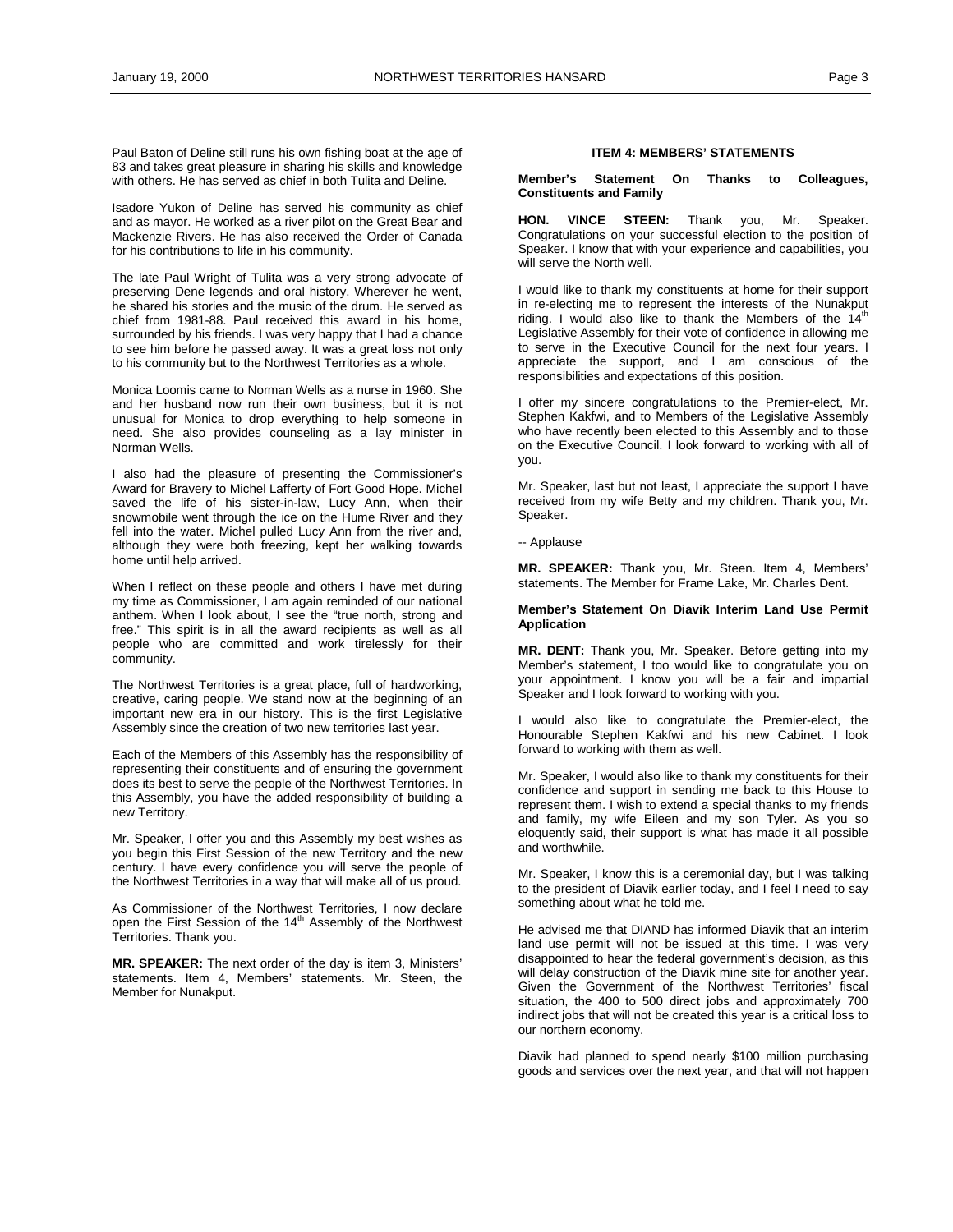<span id="page-7-0"></span>now. Based on past practices of the company, that probably means some \$70 million less is being spent in the North. That will have a significant impact on our economy.

Mr. Speaker, last fall I listened intently as the former Minister of Resources, Wildlife and Economic Development, now the Premier-elect, the Honourable Stephen Kakfwi, told us the Government of the Northwest Territories was satisfied that no environmental issues had been raised that could not be addressed through the balance of the regulatory process.

I believe an overwhelming majority of Northerners agree, and wanted the project to proceed this year. It is truly regrettable the federal minister has chosen to ignore the advice of those who live in the North and are directly impacted by this decision.

Mr. Speaker, this decision further supports the trial by Northerners to wrest control of resources from Ottawa. It shows why we must move the discussions among Northerners about sharing ownership and control of resources forward very quickly.

Only when northern people and their governments own the resources and control the development process will we see the benefits that should rightfully be ours. Thank you, Mr. Speaker.

#### -- Applause

**MR. SPEAKER:** Thank you, Mr. Dent. Item 4, Members' statements. The Member for Nahendeh, Mr. Antoine.

## **Member's Statement On Thanks to Colleagues, Constituents and Family**

**HON. JIM ANTOINE:** Mahsi, Mr. Speaker. (Translation starts) I would like to send my warmest greeting for the New Year to my constituents, my family and my friends in Jean Marie River, Trout Lake, Fort Liard, Nahanni Butte, Wrigley and Fort Simpson. I thank the residents of Nahendeh for electing me as your MLA for a third term of office.

During the recent election campaign I was fortunate to speak with many of you, to hear your concerns, to answer your questions and to get your advice. Many of you mentioned that over the past year my responsibilities as Premier limited my ability to travel to the community I represent and this weighed heavily in my decision to not seek the position of Premier for this  $14<sup>th</sup>$  Assembly.

However many of you encouraged me to seek a position on Cabinet, and thanks to the support of my fellow Members of the Legislative Assembly I was fortunate to have been re-elected to Cabinet on January 17th. Thank you fellow Members. I look forward to working with each of you on the important tasks which confront our government and our people.

As elected representatives of the people of the Northwest Territories our main responsibility is to work hard to improve the quality of life and to encourage sustainable employment opportunities for our people. I am committed during this term of office to see that our full potential is realized. To accomplish this we must continue to work together, we must respect each other and find areas of compromise.

Today we begin this journey together. Never has the path been so clear, never have the opportunities been so great and never have the needs been so pressing. What we need to do is to

roll our sleeves up and get to work. I am ready, willing and able.

In the next few weeks, I will have an opportunity to visit the communities of Nahendeh, and I will advise you well in advance of the dates I will be in your community. I am looking forward to seeing you soon, and again thank you for giving me the opportunity to serve you as your MLA during these challenging times.

Mahsi cho.

(Translation ends)

**MR. SPEAKER:** Thank you, Mr. Antoine. Item 4, Members' statements. The Member for Range Lake, Ms. Lee.

## **Member's Statement On Dealing with the Concerns of Northerners (Lee)**

**MS. LEE:** Thank you, Mr. Speaker. I would like to congratulate you and the Premier on being elected to your offices.

Mr. Speaker, I would like to use this, my very first Member's statement in this House, to thank the constituents of Range Lake for giving me a place at this table. Mr. Speaker, I am sure I speak for all Members in the House when I say what a singular honour and privilege it is to be elected by the public at large, and to be given the mandate to serve them in this Legislature.

As I walk through the halls of this great place of meeting, I hear the voices of my constituents, which guide me now and will continue to guide me throughout the days and months to come. I hear the voices of moms and dads talking about their children's education, of the teachers', doctors', and nurses' working conditions. I hear the voices of laid off Giant Mine workers talking about the fairness in the settlement of their pension and severance packages.

There are so many more voices, Mr. Speaker. Voices of small and large business owners and stakeholders, voices of women and men, youth, aboriginal and non-aboriginal, the weak and the sick, whose voices we must hear and act upon. Mr. Speaker, I understand my mandate for the next four years is to bring life to these voices and to work with my colleagues in and out of this Chamber to develop solutions to their concerns.

I also appreciate that behind you, Mr. Speaker, and the 18 Members of this House, sit 43,000 voices of our Territory, which also must come to life and be acted upon.

As I begin this task in earnest today, it is with a firm belief that it is our collective task to set the course of the path for our new Territory towards unity and prosperity, not necessarily because we have a common interest in all issues, but because it is in our common interest to work together for solutions. Thank you, Mr. Speaker.

# -- Applause

**MR. SPEAKER:** Thank you, Ms. Lee. Item 4, Members' statements. The Member for Thebacha, Mr. Miltenberger.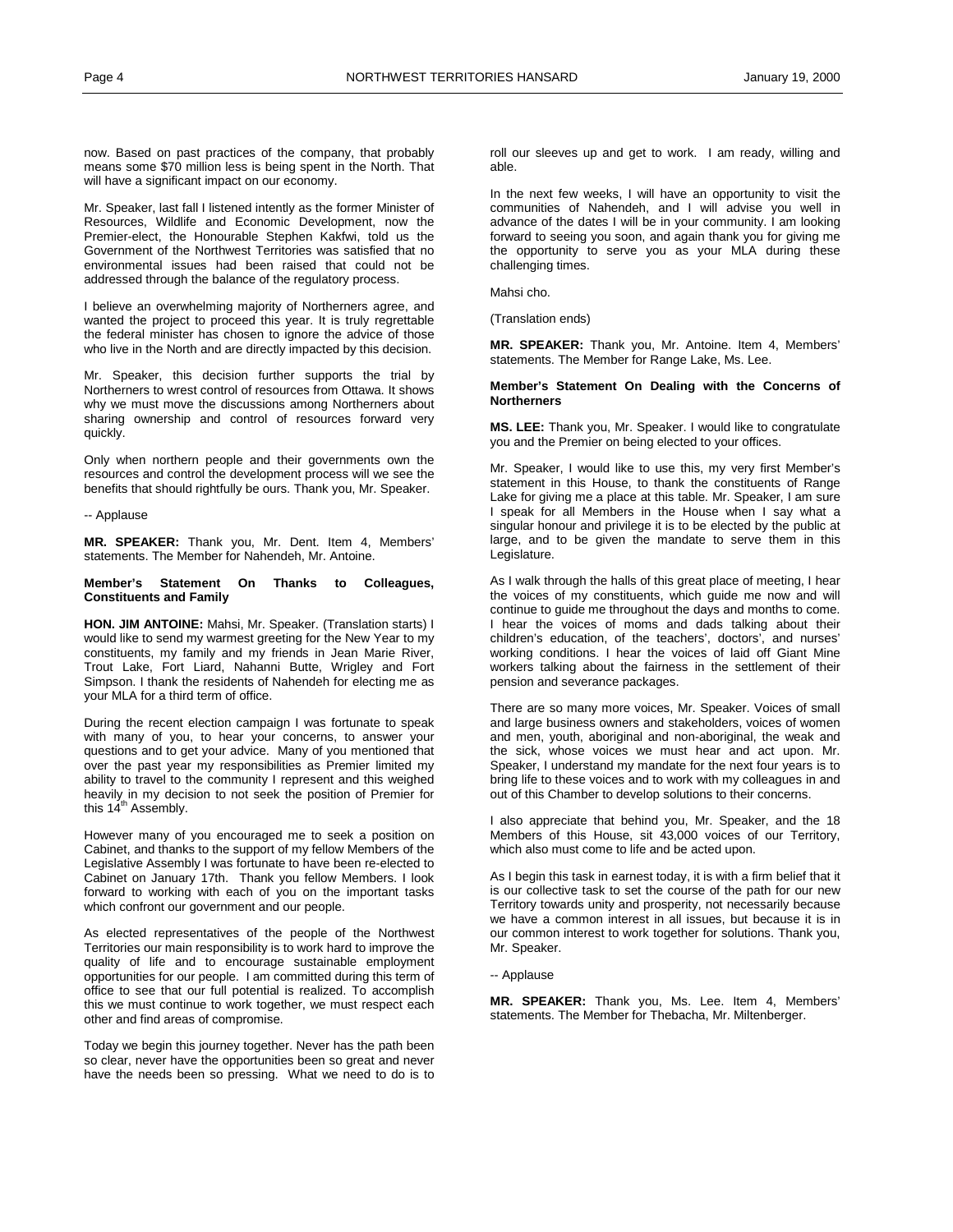# <span id="page-8-0"></span>**Member's Statement On Thanks to Constituents and Colleagues**

**MR. MILTENBERGER:** Thank you, Mr. Speaker. Mr. Speaker, this is a very important day. A very good day for the Northwest Territories. I would like to congratulate you and the Premierelect, as well as those Ministers who have been elected to Cabinet.

I would also like to thank all of the constituents of Thebacha for the honour they have placed on me, and of course, I would like to think good judgement, for electing me to this distinguished Assembly.

We have a lot of pressing issues and orders of business to deal with. I have had the pleasure of working with my colleagues around the table in the last couple of days. I would like to tell the people of the Northwest Territories I am very impressed by the depth of experience, enthusiasm, ability, interest and commitment to the jobs at hand. I know we will be very effective in the role we have to play working with our Cabinet colleagues to bring the kind of government the people of the Northwest Territories want and deserve. Thank you.

#### -- Applause

**MR. SPEAKER:** Thank you, Mr. Miltenberger. Item 4, Members' statements. The Member for Sahtu, Mr. Kakfwi.

**Member's Statement On Thanks to Constituents and Family** 

**HON. STEPHEN KAKFWI:** Thank you, Mr. Speaker. Congratulations on your election to the very important office of Speaker.

(Translation begins) It is an honour for me to stand today as the elected Member for Sahtu.

This has been one of the most significant weeks in my life. The events of the past three days have been the high point of my political career so far. They have also marked the beginning of a new journey for which I am honoured to have been chosen.

Of course, none of this would have been possible without the support and encouragement I have received – for 13 years – from the people of the Sahtu and from my family. They have always supported me.

Politics is a tough business and all of us here need our families behind us to do our job well. I am blessed with a family that supports me with love and patience and I am profoundly grateful for that.

To my constituents, the residents of Fort Good Hope, Tulita, Deline, and Norman Wells, I extend my most sincere gratitude. They have given me the first and most important honour – that of serving them in this Legislative Assembly.

They have given me their trust. I will not take that lightly. It will be a daily measurement of my words and actions.

They have given me the support that I will rely on when I need to stand as a leader of this Assembly and the people of the Northwest Territories.

To those who helped to co-ordinate my campaign, to those who answered phones, distributed buttons, put up posters and went door to door or supported me in other ways, I must say thank you for supporting my vision of the North.

I thank all those who voted for participating in a democratic process that provides us with the freedom to choose our Territorial leaders.

I thank them for believing in me enough to have me represent them during this exciting new beginning for our Territories. I will do my best for all the people of the North. (Translation ends)

I would like to thank my wife Marie, who is here today, my daughter, Kyla, and my two younger ones who are in school today, Daylyn and Keenan.

A long time ago, I made an offer to my wife. I said I might not amount to much, but I have dreams and visions. They may not amount to much, but on the other hand, you might miss out on something exciting and beautiful. She took a leap of faith, and she is still with me today. She has put her job and career on the line, and I thank her for that.

I do not know what will happen to us. I hope something good comes of all of this. I have to remain optimistic and true to this dream and vision all of us have for a better future. Mahsi.

-- Applause

**MR. SPEAKER:** Thank you, Mr. Kakfwi. Item 4, Members' statements. The Member for Hay River South, Mrs. Groenewegen.

## **Member's Statement On Thanks to Colleagues**

**HON. JANE GROENEWEGEN:** Thank you, Mr. Speaker. Mr. Speaker, I would like to take the opportunity with my first Member's statement of the  $14<sup>th</sup>$  Legislative Assembly to thank my colleagues in this Legislature for showing the confidence to elect me to a seat in their Cabinet.

I am mindful of the principle that unto whom much responsibility is given, much is required. I approach this new task with a sense of humility when considering the awesome responsibility we have to positively affect the lives of our collective northern constituency.

We have a process of public democracy. A process which is the envy of many people of the world who are oppressed by dictatorships and often violent regimes.

Part of our public democracy affords elected Members to use the venue of this House to rise on the concerns of the constituents they represent. It also affords the government the opportunity to express what measures they plan to take in addressing those challenges.

If the debate that takes place on the floor of this House is stifled, the purpose of this forum is diluted. As I have stated before, the enemies of democracy are ignorance and apathy. We have the privileged opportunity of using this House as one avenue of keeping the electorate informed through our questions and statements. This in turn encourages their active participation through us as their voices on the issues affecting them.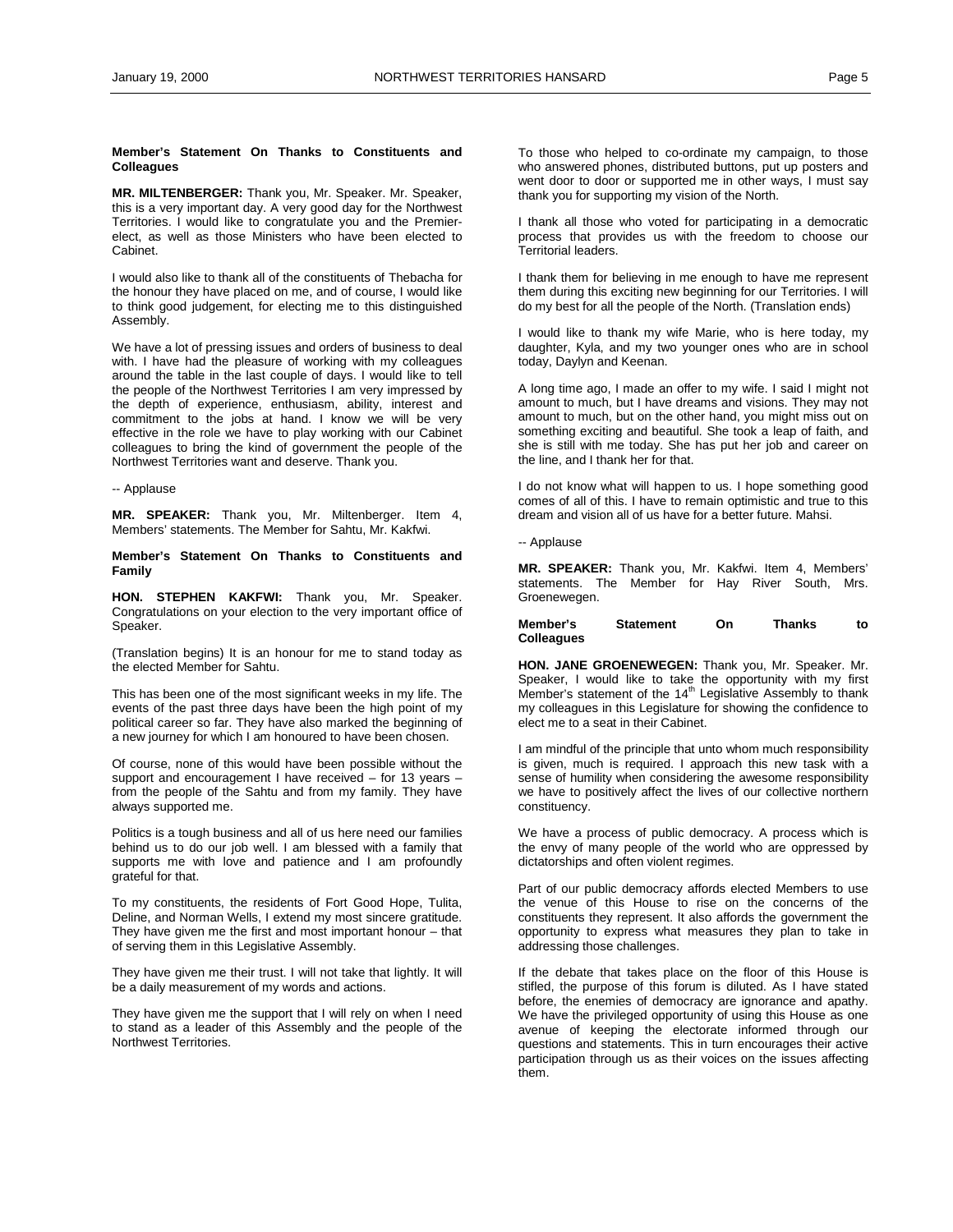<span id="page-9-0"></span>I want to assure the new Members and veteran Members that I remain true to the view of a need for a well-organized, wellinformed body of Ordinary Members to ensure the accountability and openness of this government.

Having said that, I trust you will appreciate that we are not miracle workers. We do not have magic wands. For some of us who are new, we are also embarking on a learning curve. In the 13<sup>th</sup> Assembly, we did not have the advantage of seasoned Members on our side of the House to observe and learn from.

When I started as an Ordinary Member, I wanted to take a course on the fine art of asking a question that will receive an answer. However, I assure the new Members there is no such course. By the end of my first four years, I thought I was starting to get the hang of it.

As our Speaker said today, we are a new and vibrant Territory, and we have a group of new and vibrant Members. Please be patient with me as I learn the fine art of answering the questions. In exchange for that, I promise not to embark on an effort to learn the fine art of answering a question by saying absolutely nothing. Thank you, Mr. Speaker.

#### -- Applause

**MR. SPEAKER:** Thank you, Mrs. Groenewegen. Item 4, Members' statements. The Member for Hay River North, Mr. Delorey.

# **Member's Statement On Thanks to Constituents, Supporters and Family**

**MR. DELOREY:** Thank you, Mr. Speaker. Keeping in mind the time factor and the majority of events unfolding here today, I will keep my comments short.

I would like to begin by congratulating you, Mr. Speaker, on your election to Speaker. I am sure you will do a wonderful job. I would also like to congratulate the Member for Sahtu, the Honourable Stephen Kakfwi, on his election as Premier. I would also like to congratulate the other Members who were elected to Cabinet, especially my colleague the Member for Hay River South, Mrs. Groenewegen, on her election to Cabinet.

I represent the riding of Hay River North, which is a very diverse riding. It has four very different and distinct areas. I feel I have a very strong mandate to represent this riding, which is a riding that is very politically minded, as was very evident with a 91 percent turnout at the polls on election day.

Mr. Speaker, I would like to thank all of the people of Hay River North who voted for me on December 6<sup>th</sup>. The trust, confidence and support they have afforded me will not soon be forgotten. I would especially like to thank Mr. Harvey Smith, my campaign manager, Mr. Andrew Taylor, my official agent, and all my workers for the hard work they have done in my campaign.

To my family, my wonderful wife Davida, my son D'arcy, my daughters, Michelle, Monique and Katrina, without whose love, encouragement and support I would not be here today. Especially my daughter, Monique, who worked tirelessly throughout my entire campaign. At the same time, she provided the family support to look after my two wonderful grandsons, Logan and Cordell.

Thank you to all of the people from Hay River in the gallery for coming out today to witness the events unfolding.

I would like to thank Mr. David Hamilton and all the staff at the Legislative Assembly for the help they have provided to me and the other new Members.

Mr. Speaker, in closing I would like to say how delighted and privileged I am to join the team that forms this new government, the first government of the new millennium, the government of this, the 14<sup>th</sup> Legislative Assembly. Thank you.

-- Applause

**MR. SPEAKER:** Item 4, Members' statements. I may have missed whether or not you indicated that you wish to speak, so please give me another cue. I am going down the list as I have observed them. Item 4, Members' statements. The Member for Inuvik Twin Lakes, Mr. Allen.

#### **Member's Statement On Thanks to Constituents, Supporters and Family**

**HON. ROGER ALLEN:** Thank you, Mr. Speaker. Mr. Speaker, I would like to congratulate you on your election as the Speaker. I would like to congratulate the Premier-elect, Mr. Stephen Kakfwi, who I will join in Cabinet.

I would like to recognize a student I went to school with, who is here in the gallery, and most importantly, I would like to thank my parents and my family for their support. There is a very important gentleman who lays in Stanton Regional Hospital with terminal cancer, my uncle Stan "Goo-Goo" Tyrell. He has played a great role in my life, and I think he should be well recognized for encouraging me to work harder and be competitive.

As I said many times over, if it was not for the people of Inuvik Twin Lakes I would not be here today. Their fine effort, hard work and dedication to shared beliefs led me to put my name forward for election. I would like to extend my appreciation and gratitude to them.

There are other people who are very influential in our thoughts and beliefs in running for the 14<sup>th</sup> Legislative Assembly and I would like to recognize them, even though they are not here today. Gord and Lori from Northern Alberta. My wife, Dorothy, who is investing her time going to school in Fort Smith. There are many others who I will not be able to name today, but I would like to publicly state that I appreciate their continued support.

I do not have much more to add, Mr. Speaker, but I would just like to say that I am pleased to be here. It gives me great privilege to be standing here in front of you making this short thank you speech. Thank you very much.

#### -- Applause

**MR. SPEAKER:** Thank you. Item 4, Members' statements. The Member for Mackenzie Delta, Mr. Krutko.

## **Member's Statement On Job Action by Teachers Outside of Yellowknife**

**MR. KRUTKO:** Thank you, Mr. Speaker, and congratulations. At this time, I would like to take this opportunity to thank the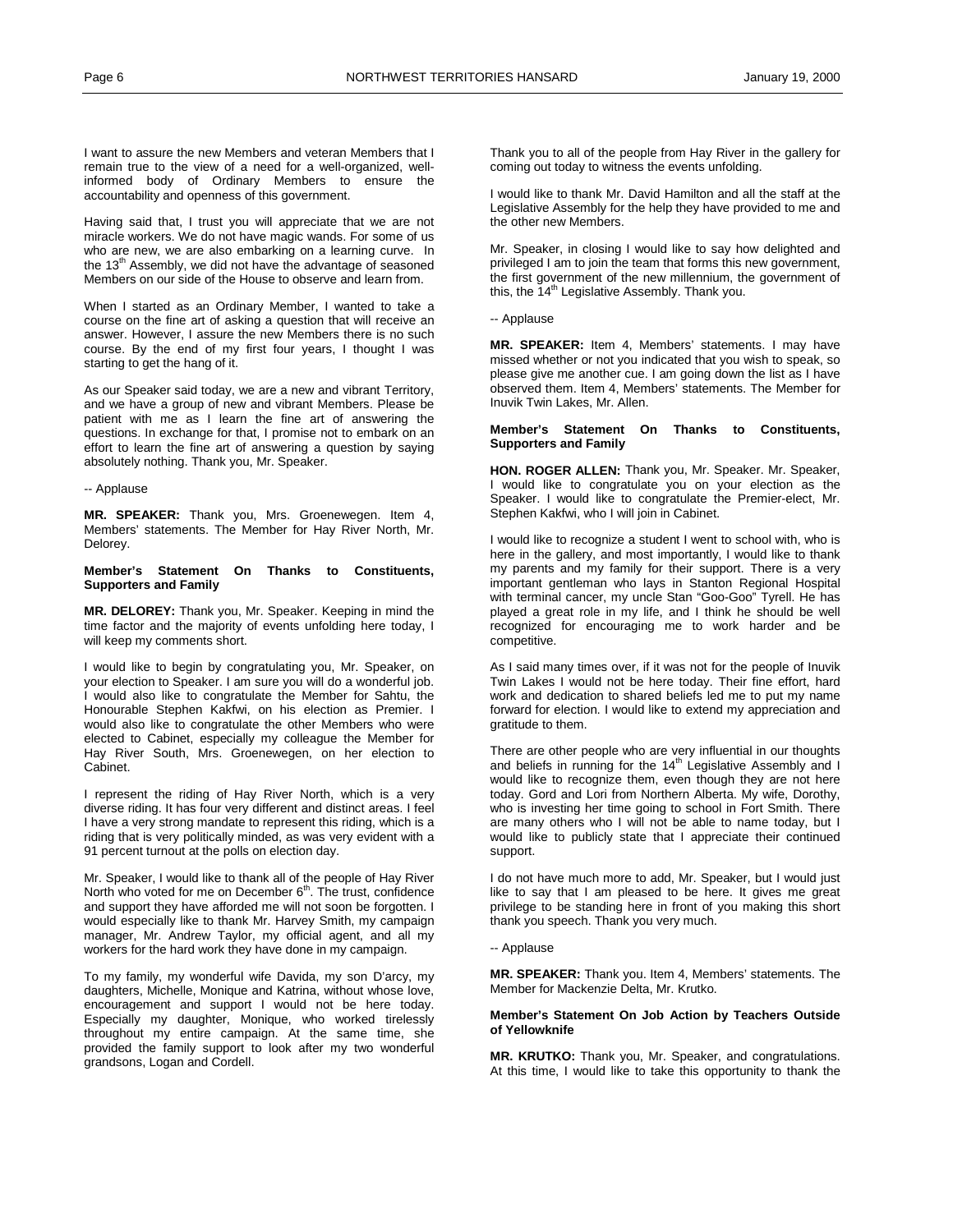<span id="page-10-0"></span>residents of the Mackenzie Delta for electing me for another four-year term. With that, I would like to raise an issue which is on the minds of all people outside of Yellowknife; the teachers' strike and the impact it is having.

I think it is important for us to realize one of the most vulnerable groups in our society is our children. The children have put their lives in the hands of politicians, teachers and educators. We need to make sure the parents and the community as a whole have a role to play in the upbringing of our children.

We gave the teachers the right to strike and raise issues and concerns they have to ensure they are treated fairly. In saying that, I would like everybody to know the teachers outside of Yellowknife are impacted more seriously by issues such as isolation, shortage of housing, cost of living and other essentials which we may take for granted in a large centre.

I think we should focus on the most pressing issues. A lot of the issues that are coming to the table are political. They have to be resolved in this House.

We talk about class size. We talk about the lack of funding for special needs students. We talk about setting priorities. I find it awfully frustrating being in this House when we have an incident such as this strike. To have to make a decision between the education of our people and institutionalizing people in jails. We spend almost \$80,000 a year to keep one inmate in jail, yet we say we do not have money to educate our children. I will continue to do what I do best, and that is raise issues.

With that, I would like to thank you all, and I look forward to working with you over the next four years.

-- Applause

**MR. SPEAKER:** Thank you, Mr. Krutko. Item 4, Members' statements. The Member for North Slave, Mr. Lafferty.

# **Member's Statement On Thanks to Family, Supporters and Colleagues (Lafferty)**

**MR. LAFFERTY:** Thank you, Mr. Speaker. I will speak in my own language.

(Translation begins) Mr. Speaker, I am very happy to congratulate the Speaker of the House, the Commissioner, and all of the Ministers who have been elected to the Assembly, as well as all the other Members of the Legislative Assembly.

We all live in the Northwest Territories. When one is in trouble, we are all in trouble. In Gameti, Wha Ti, Wakweti and Behcho Ko, I would like to thank all the people who have elected me to sit in this Legislature. I would like to say thank you to my family, my wife, my children and all my friends who have worked very hard during the campaign to have me sit here at this time.

When I was in the communities talking to you during the campaign, I said I was going to visit the communities as much as I can.

When we enter a political position like this, we do not always understand everything. We have to teach ourselves. We have to be able to work together in this Assembly. I would like to thank everyone here.

(Translation ends)

-- Applause

**MR. SPEAKER:** Thank you, Mr. Lafferty. Item 4, Members' statements. The Member for Great Slave, Mr. Braden.

# **Member's Statement On Thanks to Family and Supporters**

**MR. BRADEN:** Thank you, Mr. Speaker. I would like to add my congratulations and express my faith and trust in you, the Premier and Cabinet-elect to lead us into the new North that is before us.

My riding, the new riding of Great Slave, is a very interesting and diverse part of Yellowknife and of the Northwest Territories. I am very honoured and grateful to have the privilege to represent this new riding of Great Slave. I will endeavor to return that trust and confidence with integrity and will resolve to be an open, accountable and hard working Member.

The decision to run in an election is a personal one, but once taken, it is one that demands the help and support of many other people. My family, my campaign people and of course, the voters, have done that. I am committed to this election and I am pleased to be here as a proponent of change and evolution in our young democracy, Mr. Speaker.

I want to build on the foundations that were so well built and so hard earned by our predecessors in this House and in many other assemblies in the North. I want to help build an even better way of delivering government to our people and to give our children an even more secure foundation for their future.

Thank you, Mr. Speaker.

-- Applause

**MR. SPEAKER:** Thank you, Mr. Braden. Item 4, Members' statements. The Member for Yellowknife Centre, Mr. Jake Ootes.

# **Member's Statement On Thanks to Constituents, Supporters and Colleagues**

**HON. JAKE OOTES:** Thank you Mr. Speaker. Like the other Members, I would like to congratulate you on your election as Speaker. I am confident you will do a great job for us. I would also like to congratulate our Premier-elect, Mr. Kakfwi. I am very proud he is in this position. I am very appreciative to have been elected to the Executive Council of the Northwest Territories and this new Northwest Territories, Mr. Speaker.

I would like to thank my constituents for having the confidence to return me to this lofty position. I would particularly like to recognize a person who was my team leader in my re-election, Mr. Gary Vanderhaden, who is here with us today.

Mr. Speaker, the make up of the group of people, as I look around, is very diverse with great skills and great abilities. I am very impressed with these people who have been elected. I am confident that as a team we will build a unified vision of the Northwest Territories, one that all MLAs can work towards. I am confident we will be in a supportive capacity with the aboriginal leaders of the Northwest Territories to ensure they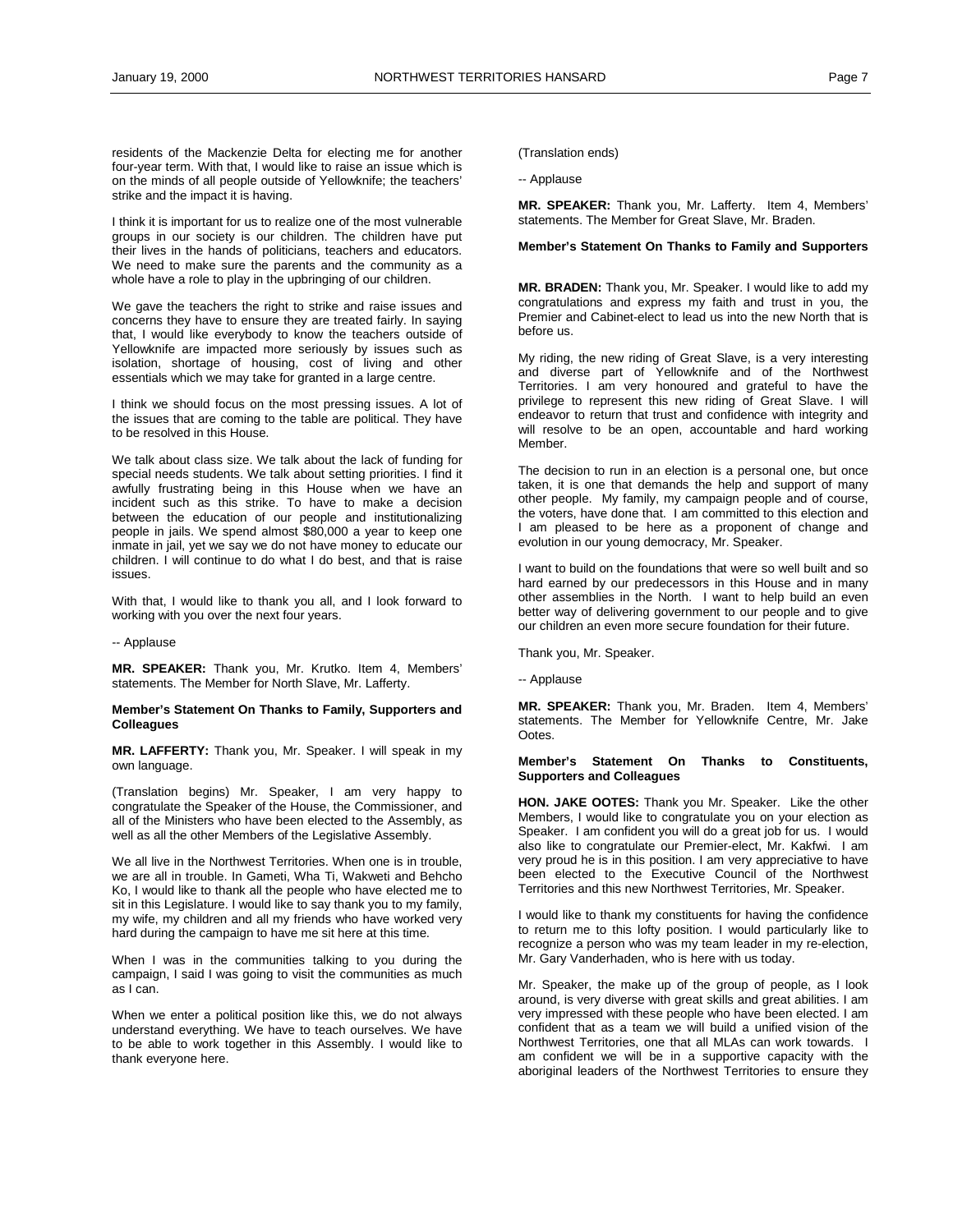<span id="page-11-0"></span>can achieve their land claim and self-government dreams and that we will continue to build as we should. To ensure we share a vision for all of us, that our children receive a great education and that all our people receive the ultimate in health care and social services and that we will continue to prosper as a Territory so that all people can get a job.

Mr. Speaker, I am very pleased to be here. This is an historic occasion. This is the first Assembly of the new Northwest Territories, and I am very proud to be here. I am also very proud to have been here in 1967 when this government first met as a Council of the Northwest Territories for the first time in Yellowknife, the new capital of the Northwest Territories.

Thank you very much, Mr. Speaker.

-- Applause

**MR. SPEAKER:** Thank you, Mr. Ootes. Item 4, Members' statements. The Member for Inuvik Boot Lakes, Mr. Floyd Roland.

# **Member's Statement On Thanks to Constituents, Supporters and Colleagues**

**MR. ROLAND:** Thank you, Mr. Speaker. Congratulations to you and to Premier-elect, Mr. Kakfwi and his Cabinet. I think some time of reflection should be taken now. To reflect on the journey we just came from, the campaign and the new election on December 6<sup>th</sup>.

I would like to thank my campaign team who put a lot of effort into making a successful run and bringing me back here. Even though my riding has been split into two in this  $14<sup>th</sup>$  Assembly, I still view it as one community. I look forward to working on behalf of our community as a whole. As I said in Caucus, welcome to the family.

For four years, we were like brother and sister. Friends come and go, but you are stuck with family. I am here and I am going to do my best. Something I demand of myself is hard work, integrity and honesty. I will do that and I will demand the same of ourselves and our government. I look forward to working with you, but most of all I look forward to getting back home. Thank you.

-- Applause

**MR. SPEAKER:** Thank you, Mr. Roland. Item 4, Members' statements. The Member for Weledeh, Mr. Joe Handley.

# **Member's Statement On Thanks to Constituents, Family** and Colleagues

**HON. JOE HANDLEY:** Thank you, Mr. Speaker. I too would like to congratulate you on your appointment and also congratulate the Premier-elect, Mr. Kakfwi, and my colleagues on Cabinet. I would like to thank from the bottom of my heart all of the people of Weledeh who have elected me.

I will continue to consult and seek support from those people as we go through the tremendous challenges in front of us over the next four years. I also want to thank my wife Theresa who is here, and my family. I urge Theresa to be a little less sensitive as people say nasty things about me over the next four years, because I am sure they will. I appreciate the continuing support and the support she has shown me in the

past, as I made the decision to run and have gone through the process.

My late father always told me as I was growing up and trying to seek my way in life, to believe in myself and no matter what job I ended up with, to do it the best I can. I approach this job over the next years with that same advice he gave me.

Mr. Speaker, over the past few weeks I have come to know my 18 colleagues in this House very well. I am proud to be a colleague with you. I think we have a tremendous group of MLAs here. I have a lot to learn and I am sure you will find ways of teaching me. I think we can do the job. I am confident that as a result of our efforts, the Northwest Territories is going to be a more unified, healthier, better place to live. Hopefully a wealthier place as well.

Thank you, Mr. Speaker.

-- Applause

**MR. SPEAKER:** Thank you, Mr. Handley. Item 4, Members' statements. The Member for Tu Nedhe, Mr. Steven Nitah.

## **Member's Statement On Thanks to Constituents, Colleagues and Family**

**MR. NITAH:** (Translation starts) Thank you, Mr. Speaker. I would like to congratulate you on your appointment. I would also like to congratulate the Premier-elect, Stephen Kakfwi, and the rest of Cabinet.

Within the Tu Nedhe riding, there is Lutselk'e, Fort Resolution and Reliance and the people that voted for me. I would like to thank them very much. We have a big job ahead of us. For everyone who lives in this Territory, I will do my best for you.

When we were visiting communities, I had said the only way to come out positive is to work together. I will do research and I will look at how the money is spent. Besides that, I have one more thing to say. The only way we can come out with positive situations here in the North is by working together.

For my wife and my children, I would like to thank them very much. I have a big job ahead of me and I still have a lot to learn. We all have a lot to learn. We will all learn at the same time, and that is positive thing.

For all of the young people that are growing up and all of the young people that have helped me in the past, thank you very much. My parents, my mother, the elders, I would like to thank them very much. I will be working with other Members here. They are all very hard working Members and they all have a big job and they all want to work positively.

There is one person I would like to thank from the bottom of my heart, my grandmother, who raised me. She was my mother, my grandmother, my father all at once. I learned a lot from her and she taught me right from wrong. While we were campaigning in the recent election, she passed away from me. That is what makes my heart cry. So now I speak to her with a positive mind. That is how I look at it and that is the way I keep her word.

One more time, I would like to thank you all very much. (Translation ends)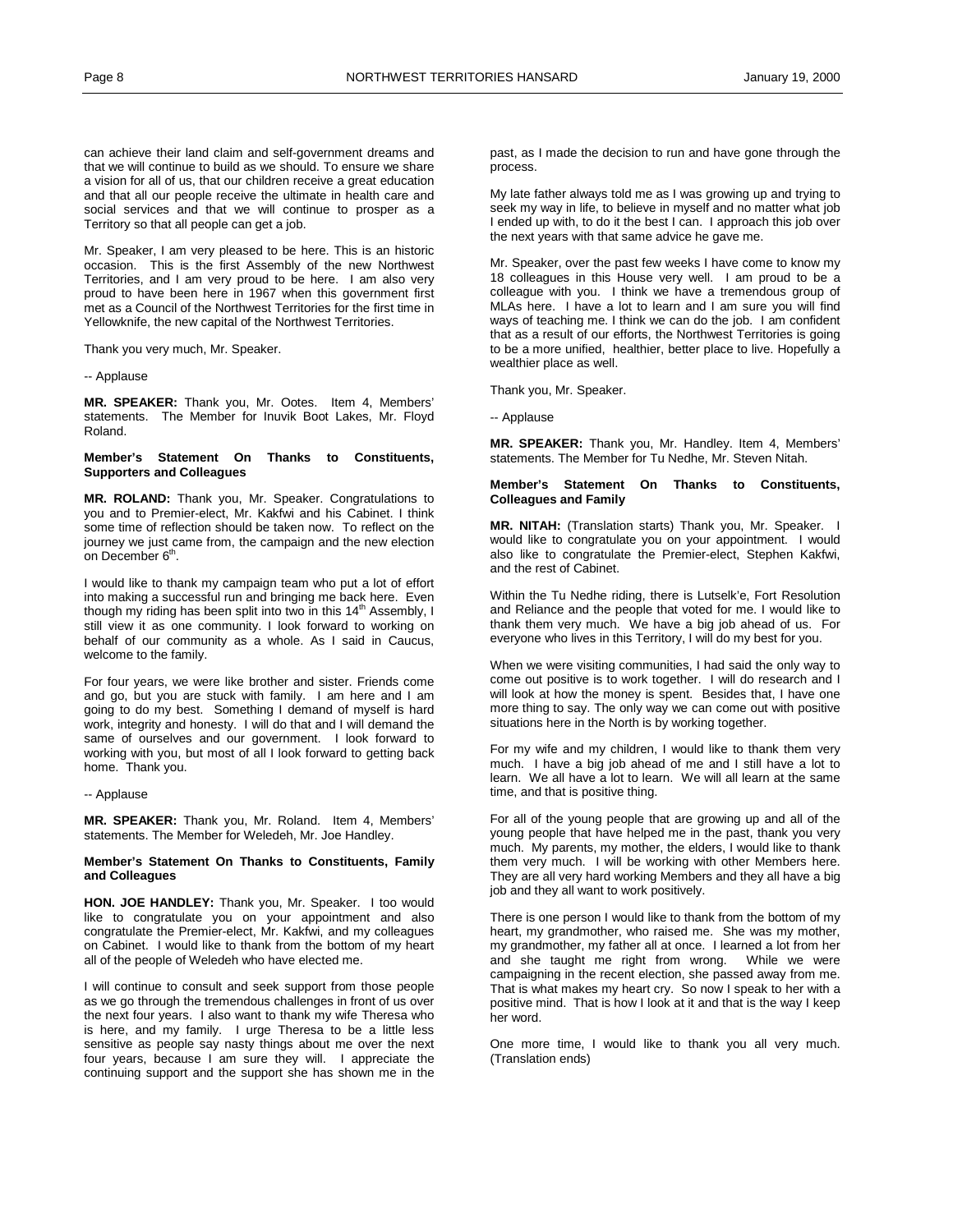#### <span id="page-12-0"></span>-- Applause

**MR. SPEAKER:** Mahsi, Mr. Nitah. Item 4, Members' statements. The Member for Yellowknife South, Mr. Brendan Bell.

## **Member's Statement On Thanks to Constituents and Colleagues**

**MR. BELL:** Thank you, Mr. Speaker. I would also like to congratulate you on being elected to your new position. I think you are going to do a great job. I think everybody in this room and in the gallery knows you are the natural choice, so it is nice to see you in that position.

I would also like to extend my congratulations to our new Premier-elect, Mr. Stephen Kakfwi and his new Cabinet. Mr. Kakfwi, I believe you truly are the man for the job and I am excited about working with you.

I have to thank all of the constituents of Yellowknife South for placing their trust and faith in me. It is an important responsibility that I have, and it is something I will not take lightly. I will work hard to do the best I can for you and work to the best of my ability.

There is one thing I would like to say. I was very encouraged to hear Mr. Kakfwi's words the other day when he mentioned we will make education a priority in the coming years. I know we cannot get into specifics, but I would like to encourage our government today to get back to the table with the NWTTA and work out a solution.

I know we are all aware of the tight fiscal situation we are facing, but I think we have to view education as an investment. Our negotiations with the NWTTA should be looked at as an investment in our children and our future. Thank you very much.

## -- Applause

**MR. SPEAKER:** Thank you, Mr. Bell. Item 4, Members' statements. The Member for Deh Cho, Mr. McLeod.

## **Member's Statement On Thanks to Constituents, Supporters and Family**

**MR. MCLEOD:** Thank you, Mr. Speaker. I too would like to offer my congratulations to you, to Premier-elect, Mr. Kakfwi, and the entire Cabinet. Mr. Speaker, I would like to say Happy New Year to all the people in the Deh Cho and all of the people in the Northwest Territories.

I also have to thank all of the staff for the coaching in the last few days. It was quite an ordeal learning when to talk, when not to talk, when to sit down, when to stand up…

#### -- Laughter

…so I have to thank the staff for the job they have done. I also have to thank all of the senior Members for their advice and all of the new Members for sticking by me.

Mr. Speaker, I want to thank my family in Fort Providence. My wife Joyce, my children Kevin, Robyn and Shawna, my parents Angus and Florestine McLeod and all of my brothers and sisters for their support throughout the campaign.

I also want to recognize one person who has worked extremely hard and who has put in an extra effort in supporting me, Susan Christie, who was my campaign manager.

I want to say to the people of the Deh Cho; Fort Providence, Kakisa, Enterprise and Hay River Reserve that I believe I have a clear mandate. The messages I heard over the duration of my campaign will be with me throughout all decisions I will be making.

Mr. Speaker, I also have to extend a sincere thank you to Mr. Sam Gargan, who served as the MLA for the Deh Cho prior to my election for 16 years of service. On behalf of all of the people of the Deh Cho, thank you.

With that, I wish all of the Members good luck, and I look forward to working with you.

Thank you, Mr. Speaker.

-- Applause

**MR. SPEAKER:** Thank you, Mr. McLeod. Item 5, recognition of visitors in the gallery.

# **ITEM 5: RECOGNITION OF VISITORS IN THE GALLERY**

**MR. SPEAKER:** To all of our visitors in the gallery today, you are warmly welcomed, and you are too numerous to be named individually. I would like to thank you for joining us on this very special day.

I would however like to recognize some individuals, on behalf of all of the Members. I would like to recognize the other partner in the Senate team, Mrs. Karen Sibbeston who is with us here.

-- Applause

A very special recognition will go out to welcome His Excellency Gordon Giffin, the United States Ambassador to Canada. Mr. Giffin is accompanied by the U.S. Consulate General, Ms. Lisa Bobbie Schreiber Hughes.

-- Applause

I would never be forgiven if I did not recognize my partner and wife of 34 years, Elaine.

-- Applause

Another very special person who is in the gallery and must be recognized is Ms. Kate Hamilton, the partner of our esteemed Clerk.

-- Applause

Item 5, recognition of visitors in the gallery. The Member for Nahendeh, Mr. Antoine.

**HON. JIM ANTOINE:** Mahsi, Mr. Speaker. Mr. Speaker, I also would like to recognize my partner, Celine. She is up there in the crowd. I would also like to recognize the Deh Cho First Nation Grand Chief, Michael Nadley. I would also like to recognize Joanne Deneron, the mayor of Fort Liard as well as the chair of the Northwest Territories Worker's Compensation Board. I would also like to recognize Chief Sammy Sangris from Jean-Marie River as well as Kathy Tetso of the Deh Cho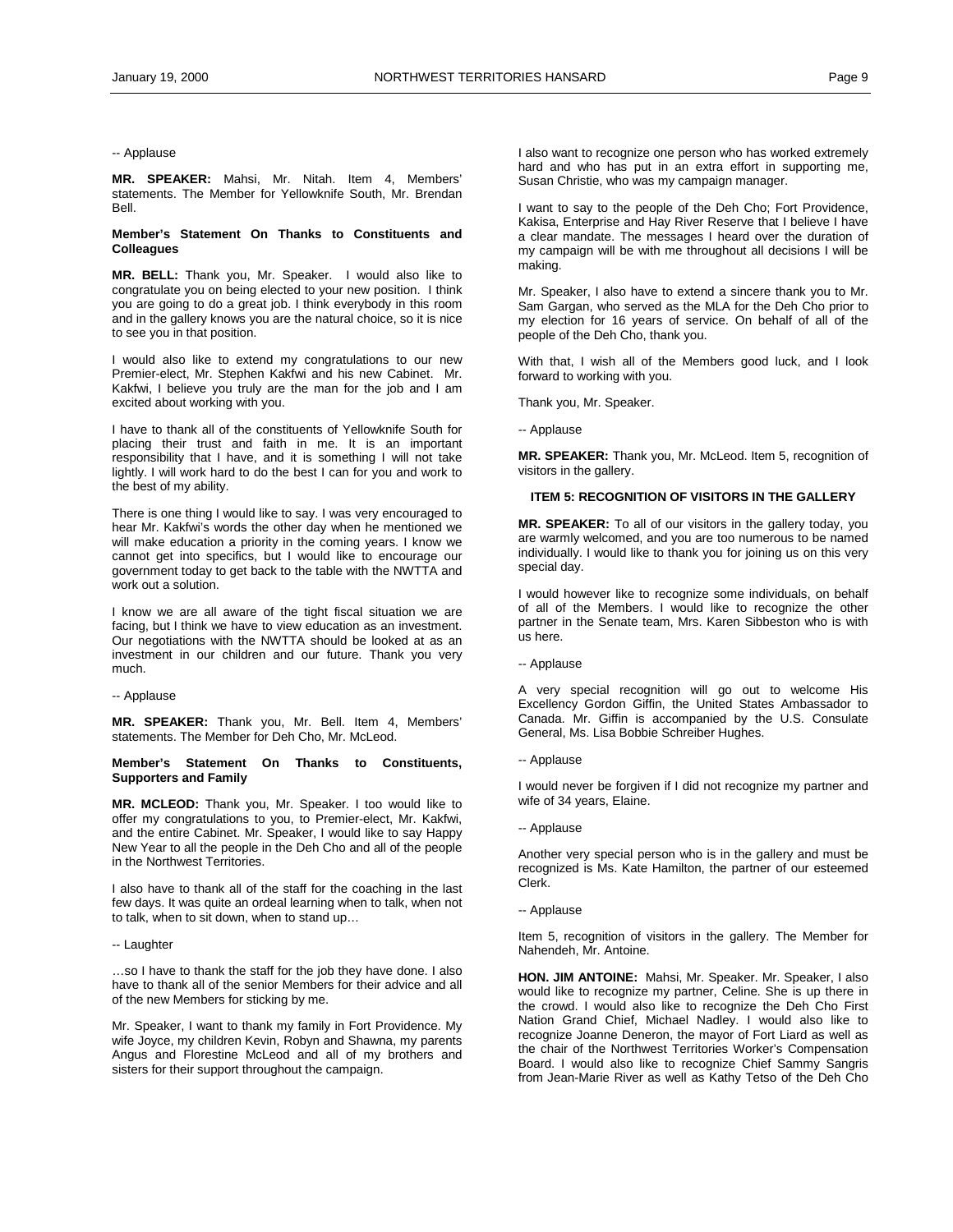<span id="page-13-0"></span>Health and Social Services Board, as well as Ernest Hardisty of Jean-Marie River. Also, an elder, Horace Watsyk. Thank you, mahsi.

-- Applause

**MR. SPEAKER:** Thank you, Mr. Antoine. Item 5. recognition of visitors in the gallery. Mr. Ootes.

**HON. JAKE OOTES:** Thank you, Mr. Speaker. There are a number of people I would like to recognize. They are all constituents of mine.

I would like to start with Superintendant Terry Elliot; Colonel Pierre LeBlanc, Fred Koe, Pat Thomas, Mayor David Lovell, Denise Burlingame, Cameron Aindow, Gary Vanderhaden, and Norm Glowach.

Some other people I would like to recognize are people who worked here in the early years, Sam and Dorothy Murdock, along with their son-in-law, Chic Callas who is a constituent of mine. Thank you, Mr. Speaker.

#### -- Applause

**MR. SPEAKER:** Thank you, Mr. Ootes. Item 5, recognition of visitors in the gallery. Mrs. Groenewegen.

**HON. JANE GROENEWEGEN:** Thank you, Mr. Speaker. Mr. Speaker, I would like to recognize two strong women from Hay River, who for now are still my friends. Georgina Rolt-Kaiser, the President of the Union of Northern Workers, and Pat Thomas, President of the Northwest Territories Teachers' Association.

**MR. SPEAKER:** I think Ms. Thomas is probably the most recognized person in the whole Territories. Item 5, recognition of visitors in the gallery. Mr. Braden.

**MR. BRADEN:** Mr. Speaker, it is my pleasure today to recognize an elder and a youth. I would like to acknowledge my mother Esther. From several countries in the world, exchange students are guests of families here in Yellowknife for the year and students at Sir John Franklin High School. We have Miss Suteera Boonlua from Thailand; Mr. Yuki Hirata from Japan; Shyrley Larroso of Paraquay; and Veronique Collin of Belgium.

-- Applause

Mr. Speaker, I would also like to recognize three individuals who were a great help to me in the campaign, Ms. Hilary Jones, Mr. John Argue, and Julia Mott from First Air in the Northwest Territories. Thank you very much.

-- Applause

**MR. SPEAKER:** Item 5, recognition of visitors in the gallery. Mr. Nitah.

**MR. NITAH:** Thank you, Mr. Speaker. Mr. Speaker, I would like to recognize the one person I physically see, Ms. Lorraine Catholique from Lutselk'e. I would also like to recognize the people of Tu Nedhe who will always be here in spirit with me in this House.

-- Applause

**MR. SPEAKER:** Item 5, recognition of visitors in the gallery. The Member for Mackenzie Delta, Mr. Krutko.

**MR. KRUTKO:** Thank you, Mr. Speaker. Mr. Speaker, it gives me great pleasure to recognize a woman who has moved up the ranks of the Government of the Northwest Territories, and is currently the assistant deputy minister of Education, Culture and Employment, Ms. Pauline Gordon. I would also like to recognize a young chap from Inuvik, Mr. Dennis Allen, who is in the public limelight of producing things. Thank you.

-- Applause

**MR. SPEAKER:** Thank you, Mr. Krutko. Item 5, recognition of visitors in the gallery. Mr. Handley.

**HON. JOE HANDLEY:** Thank you, Mr. Speaker. Mr. Speaker, I would like to recognize a resident of Weledeh and former Member, Minister and Speaker of this House, Mr. Michael Ballantyne.

-- Applause

Although not yet a resident of Weledeh, I would also like to recognize Mr. Jake Epp, a former federal Member of Parliament and a Minister.

-- Applause

Finally, Mr. Speaker, I would like to recognize all of those hardworking deputy ministers who are spending their afternoon here. Thank you.

-- Laughter

**MR. SPEAKER:** They will be frequent visitors to the Legislative Assembly as time goes on. Item 5, recognition of visitors in the gallery. Mr. Kakfwi.

**HON. STEPHEN KAKFWI:** Thank you, Mr. Speaker. Mr. Speaker, I would like to recognize my wife, Marie Wilson, and my daughter, Kyla, who are here today.

-- Applause

Our family friend, Suzan Marie, and two members from the Sahtu tribes, Chief Charlie Furlong from Aklavik and Charlie Overvold from Yellowknife.

-- Applause

**MR. SPEAKER:** Item 5, recognition of visitors in the gallery. To everyone in the gallery, welcome to this very special day. Item 6, oral questions. Item 7, written questions. Item 8, petitions. Item 9, reports of standing and special committees. Item 10, tabling of documents. Item 11, notices of motion. Mr. Roland.

# **ITEM 11: NOTICES OF MOTION**

### **Motion 2-14(1): Appointment of Premier**

**MR. ROLAND:** Thank you, Mr. Speaker. I give notice that on Friday, January 21, 2000, I will move the following motion: now therefore, I move, seconded by the honourable Member for Yellowknife South, that the honourable Member for Sahtu, Mr.

<sup>--</sup> Applause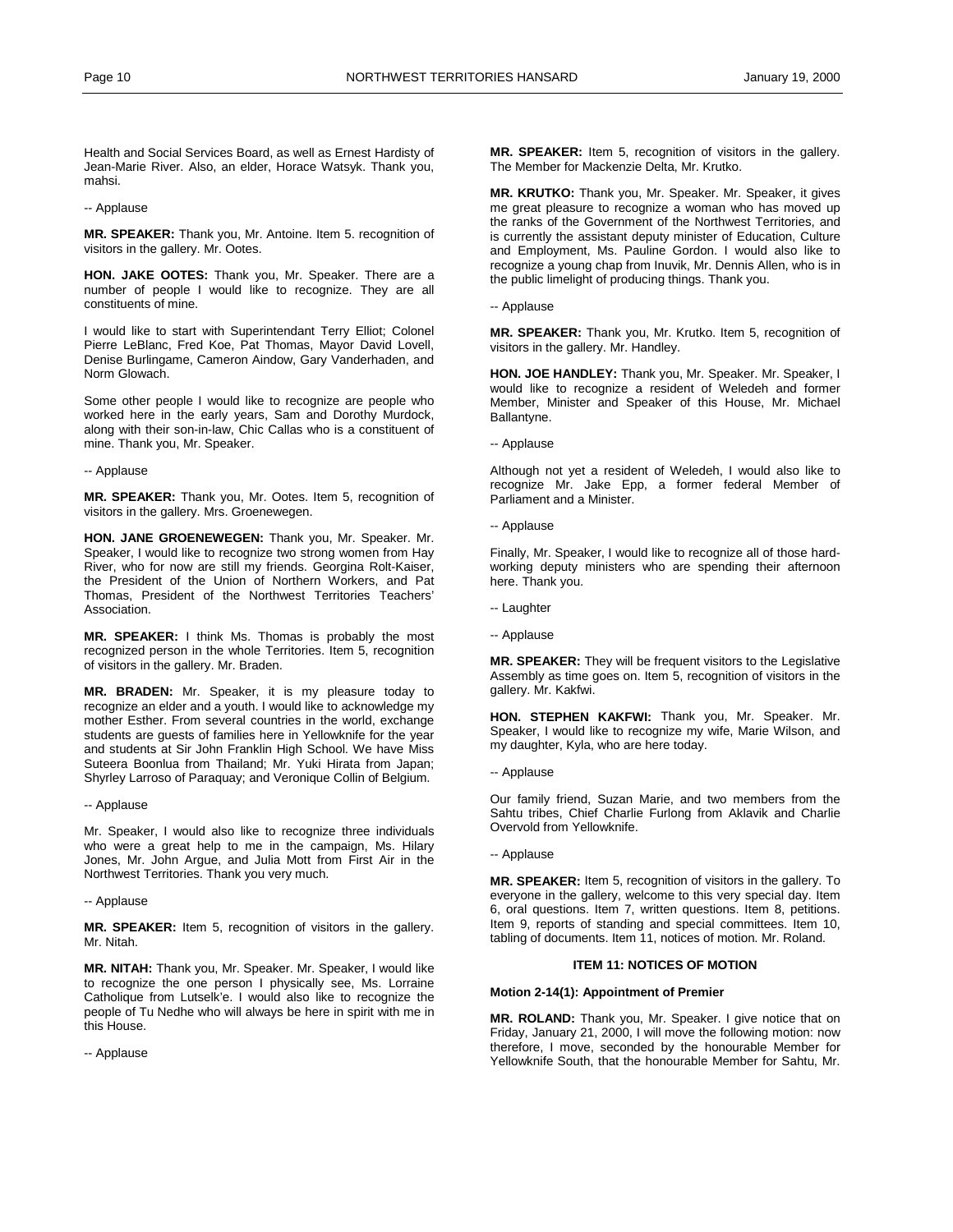<span id="page-14-0"></span>Stephen Kakfwi is hereby chosen to be Premier and a Member of the Executive Council of the Northwest Territories.

Mr. Speaker, at the appropriate time I will be seeking unanimous consent to deal with the motion today. Thank you.

**MR. SPEAKER:** Thank you, Mr. Roland. Notices of motion. Mr. Dent.

## **Motion 3-14(1): Recommendations for Appointment of Executive Council Members**

**MR. DENT:** Thank you, Mr. Speaker. Mr. Speaker, I give notice that on Friday, January 21, 2000, I will move the following motion: now therefore, I move, seconded by the honourable Member for Range Lake, that this Assembly recommends to the Commissioner of the Northwest Territories that the following Members be appointed to the Executive Council; Mr. Roger Allen, the Member for Inuvik Twin Lakes, Mr. Antoine, the Member for Nahendeh, Mrs. Groenewegen, the Member for Hay River South, Mr. Handley, the Member for Weledeh, Mr. Ootes, the Member for Yellowknife Centre, and Mr. Steen, the Member for Nunakput.

Mr. Speaker, at the appropriate time I will be seeking unanimous consent to deal with the motion today. Thank you.

**MR. SPEAKER:** Thank you, Mr. Dent. Notices of motion. Mr. McLeod.

#### **Motion 4-14(1): Appointments to the Striking Committee**

**MR. MCLEOD:** Thank you, Mr. Speaker. Mr. Speaker, I give notice that on Friday, January 21, 2000, I will move the following motion: now therefore, I move, seconded by the honourable Member for North Slave, that Mr. David Krutko, Ms. Sandy Lee, and Mr. Steven Nitah be appointed to the Striking Committee of this Assembly.

Mr. Speaker, at the appropriate time I will be seeking unanimous consent to deal with the motion today. Thank you.

**MR. SPEAKER:** Thank you, Mr. McLeod. Notices of motion. Mr. Dent.

#### **Motion 5-14(1): Appointments to the Board of Management**

**MR. DENT:** Thank you, Mr. Speaker. Mr. Speaker, I give notice that on Friday, January 21, 2000, I will move the following motion: now therefore, I move, seconded by the honourable Member for North Slave, that the following Members be appointed to the Board of Management of this Assembly; the Honourable Tony Whitford; the Honourable Jane Groenewegen; Mr. Brendan Bell, Mr. J. Michael Miltenberger, and Mr. Floyd Roland.

Mr. Speaker, at the appropriate time I will be seeking unanimous consent to deal with the motion today. Thank you.

**MR. SPEAKER:** Thank you, Mr. Dent. Notices of motion. Mr. Kakfwi.

### **Motion 6-14(1): Adoption of a New Mace for the Northwest Territories**

**HON. STEPHEN KAKFWI:** Thank you, Mr. Speaker. Mr. Speaker, I give notice that on Friday, January 21, 2000, I will move the following motion: now therefore, I move, seconded by the honourable Member for Tu Nedhe, that this  $14<sup>m</sup>$  Legislative Assembly of the Northwest Territories hereby adopts a new Mace before it as the official Mace of this Legislature and as a symbol of the authority of our Speaker, reflecting the ability of the people of the Northwest Territories to govern themselves.

And further, that the former Mace, having been used since 1959, be officially retired and placed on permanent display.

Mr. Speaker, at the appropriate time I will be seeking unanimous consent to deal with the motion today. Thank you.

**MR. SPEAKER:** Thank you, Mr. Kakfwi. Item 12, notices of motion for first reading of bills. Item 13, motions. Mr. Roland.

# **ITEM 13: MOTIONS**

**MR. ROLAND:** Mr. Speaker, I seek unanimous consent to deal with the motion I gave notice of earlier today.

**MR. SPEAKER:** The Member is seeking unanimous consent to deal with his motion today. Are there any nays? There are no nays. Proceed.

## **Motion 2-14(1): Appointment of Premier (Carried)**

**MR. ROLAND:** Thank you, Mr. Speaker.

WHEREAS section 61(1) of the Legislative Assembly and Executive Council Act requires that there shall be an Executive Council of the Northwest Territories;

AND WHEREAS the Executive Council shall be comprised of the Premier chosen by the Legislative Assembly and persons appointed by the Commissioner on the recommendation of the Legislative Assembly;

NOW THEREFORE, I MOVE, seconded by the honourable Member for Yellowknife South that the honourable Member for Sahtu, Mr. Stephen Kakfwi, is hereby chosen to be Premier and Member of the Executive Council of the Northwest Territories.

**MR. SPEAKER:** Thank you, Mr. Roland. The motion is in order. To the motion. Question has been called. All of those in favour? Thank you. All of those opposed? The motion is carried unanimously.

-- Applause

Item 13, motions. Mr. Dent.

**MR. DENT:** Thank you, Mr. Speaker. Mr. Speaker, I seek unanimous consent to deal with the motion for the Cabinet Ministers that I gave notice of earlier today.

**MR. SPEAKER:** Thank you, Mr. Dent. The Member is seeking unanimous consent to deal with the motion. Are there any nays? There are no nays. Mr. Dent, you have unanimous consent.

# **Motion 3-14(1): Recommendations for Appointment of Executive Council Members (Carried)**

**MR. DENT:** Thank you, Mr. Speaker.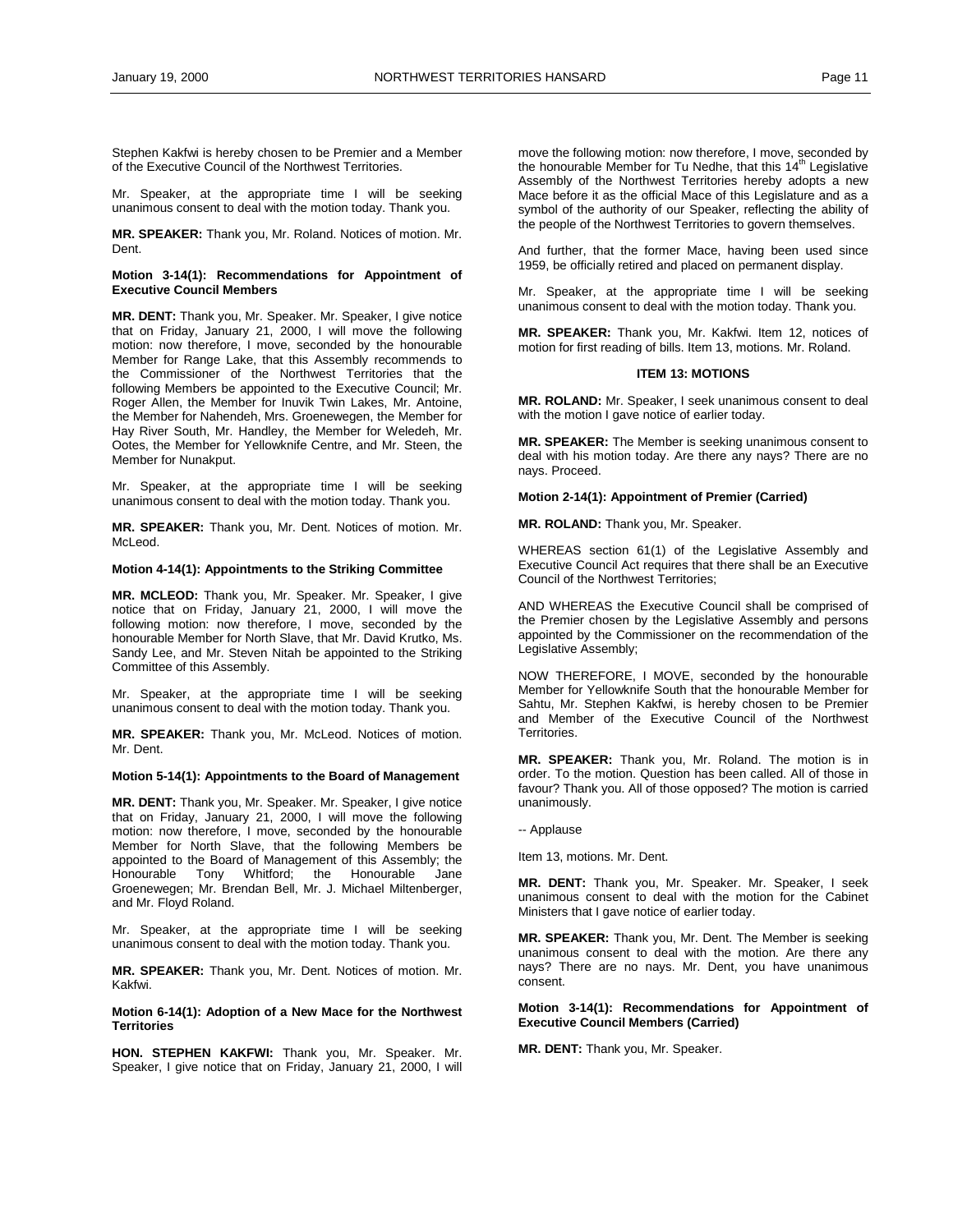WHEREAS section 61(1) of the Legislative Assembly and Executive Council Act requires that there shall be an Executive Council of the Northwest Territories;

AND WHEREAS Members of the Executive Council appointed by the Commissioner on the recommendation of this Legislative Assembly;

NOW THEREFORE I MOVE, seconded by the honourable Member for Range Lake that this Assembly recommends to the Commissioner of the Northwest Territories that the following Members be appointed to the Executive Council:

Mr. Roger Allen, the Member for Inuvik Twin Lakes;

Mr. Jim Antoine, the Member for Nahendeh;

Mrs. Jane Groenewegen, the Member for Hay River South;

Mr. Joe Handley, the Member for Weledeh;

Mr. Jake Ootes, the Member for Yellowknife Centre; and

Mr. Vince Steen, the Member for Nunakput.

**MR. SPEAKER:** Thank you, Mr. Dent. The motion is in order. To the motion. Question has been called. All of those in favour? All of those opposed? The motion has been carried unanimously.

-- Applause

Item 13, motions. Mr. Mcleod.

**MR. MCLEOD:** Thank you, Mr. Speaker. Mr. Speaker, I seek unanimous consent to deal with the motion I gave notice of earlier today.

**MR. SPEAKER:** Thank you, Mr. McLeod. The Member is seeking unanimous consent to deal with the motion. Are there any nays? There are no nays. Mr. McLeod, you have unanimous consent.

## **Motion 4-14(1): Appointments to the Striking Committee (Carried)**

**MR. MCLEOD:** Thank you, Mr. Speaker.

WHEREAS it is required by Rule 85 that the Legislative Assembly shall appoint a Striking Committee of three Members to report and recommend, with all convenient speed, Members to comprise the Standing Committees;

NOW THERFORE I MOVE, seconded by the honourable Member for North Slave, that Mr. David Krutko, Ms. Sandy Lee and Mr. Steven Nitah be appointed to the Striking Committee of this Assembly.

**MR. SPEAKER:** Thank you, Mr. McLeod. The motion is in order. To the motion. Question has been called. All of those in favour? All of those opposed? The motion has been carried unanimously.

-- Applause

Item 13, motions. Mr. Dent.

**MR. DENT:** Thank you, Mr. Speaker. Mr. Speaker, I seek unanimous consent to deal with the motion I gave notice of earlier today.

**MR. SPEAKER:** Thank you, Mr. Dent. The Member is seeking unanimous consent to deal with the motion. Are there any nays? There are no nays. Mr. Dent, you have unanimous consent.

### **Motion 5-14(1): Appointments to the Board of Management (Carried)**

**MR. DENT:** Thank you, Mr. Speaker.

WHEREAS this Legislative Assembly is required to appoint Members to the Board of Management in accordance with Section 36(3) of the Legislative Assembly and Executive Council Act;

AND WHEREAS appointments to the Board of Management are required to be made during the First Session of each Legislature;

NOW THEREFORE I MOVE, seconded by the honourable Member for North Slave, that the following Members be appointed to the Board of Management of this Assembly:

the Honourable Tony Whitford, the Member for Kam Lake;

the Honourable Jane Groenewegen, the Member for Hay River South;

Mr. Brendan Bell, the Member for Yellowknife South;

Mr. J. Michael Miltenberger, the Member for Thebacha; and

Mr. Floyd Roland, the Member for Inuvik Boot Lakes.

**MR. SPEAKER:** Thank you, Mr. Dent. The motion is in order. To the motion. Question has been called. All of those in favour? All of those opposed? The motion has been carried unanimously.

Item 13, motions. The honourable Member for the Sahtu, Mr. Kakfwi.

**HON. STEPHEN KAKFWI:** Mr. Speaker, I seek unanimous consent to deal with the motion, that I gave notice of earlier today.

**MR. SPEAKER:** Thank you Mr. Kakfwi. The Member for Sahtu is seeking unanimous consent to proceed with his motion. Are there any nays? There are no nays. You may proceed, Mr. Kakfwi.

# **Motion 6-14(1): Adoption of a New Mace for the Northwest Territories (Carried)**

**HON. STEPHEN KAKFWI:** Thank you, Mr. Speaker.

WHEREAS the Special Committee on Western Identity of the 13<sup>th</sup> Legislative Assembly was established to consider the official symbols of the Northwest Territories before and after the creation of Nunavut on April 1, 1999;

<sup>--</sup> Applause